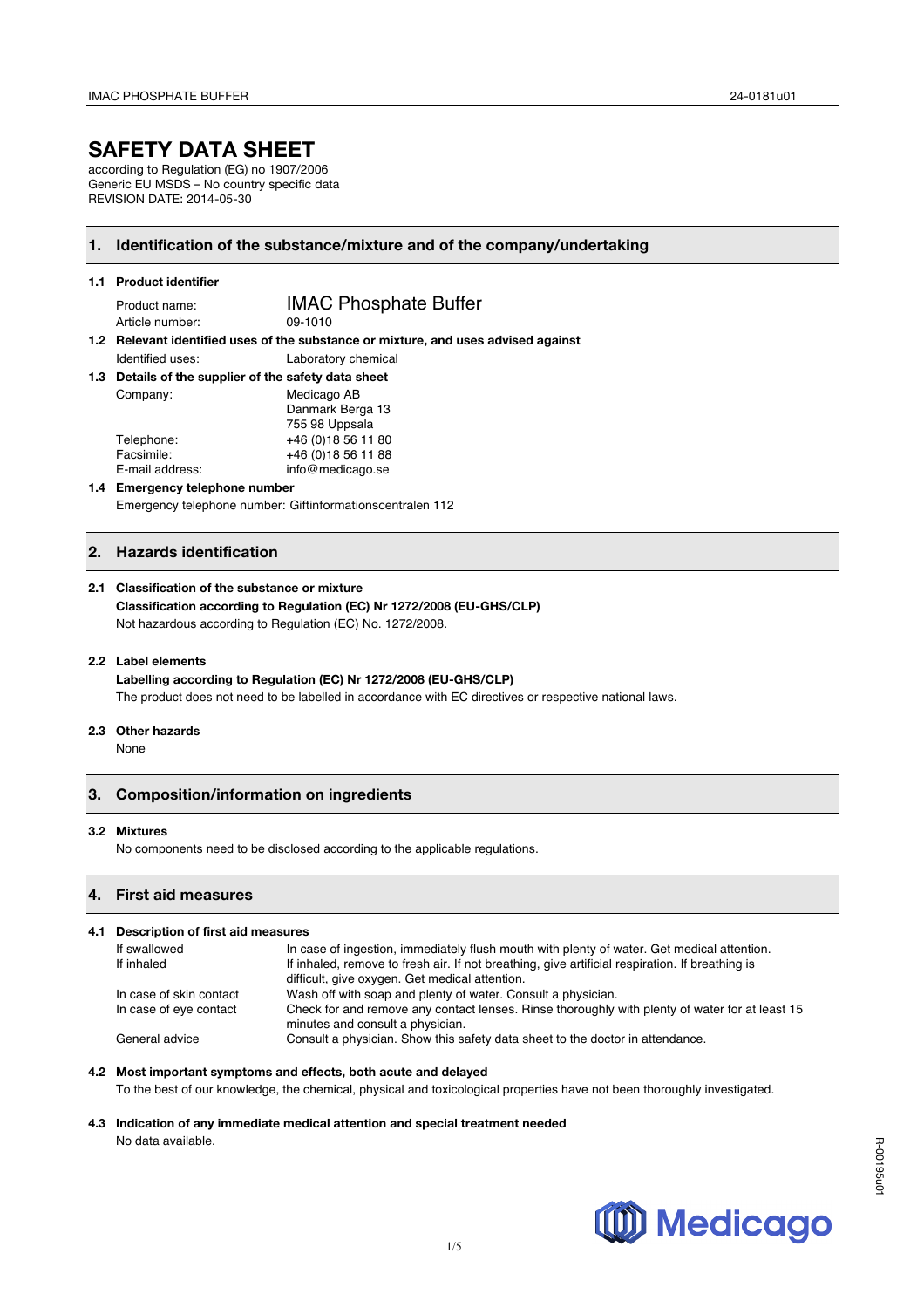#### **5. Fire fighting measures**

#### **5.1 Extinguishing media**

- Use dry chemical powder. Large fire: Use water spray, fog or alcohol-resistant foam.
- **5.2 Special hazards arising from the substance or mixture**  No data available.
- **5.3 Advice for fire fighters**

Wear self-contained breathing apparatus and full turnout gear if necessary.

**5.4 Further information** No data available.

#### **6. Accidental release measures**

- **6.1 Personal precautions, protective equipment and emergency procedures** Use personal protective equipment. Ensure adequate ventilation.
- **6.2 Environmental precautions**  Do not let product enter drains.
- **6.3 Methods and material for containment and cleaning up**  Sweep up and shovel. Keep in suitable, closed containers for disposal.
- **6.3 Reference to other sections**  For disposal, see section 13.

## **7. Handling and storage**

#### **7.1 Precautions for safe handling**

Wear suitable protective clothing. Avoid contact with, skin, eyes and clothing. Avoid formation of dust and aerosols. Provide appropriate exhaust ventilation at places where dust is formed.

- **7.2 Conditions for safe storage, including any incompatibilities**
- Store at room temperature in tightly closed container. Store in a well ventilated place. Use original container.
- **7.3 Specific end use(s)**

No data available.

## **8. Exposure controls/personal protection**

#### **8.1 Control parameters**

No components with workplace control parameters.

#### **8.2 Exposure controls**

#### **Appropriate engineering controls**

Handle in accordance with good industrial hygiene and safety practice. Wash hands before breaks and off hours and at the end of the workday.

#### **Personal protective equipment**

**Eye/face protection**

Safety glasses

#### **Skin protection**

Use gloves. Wash and dry hands after use.

#### **Body Protection**

Impervious clothing. The type of protective equipment must be selected according to the concentration and amount of the dangerous substance at the specific workplace.

#### **Respiratory protection**

If necessary, use respirators and components tested and approved under appropriate government standards such as NIOSH (US) or CEN (EU).

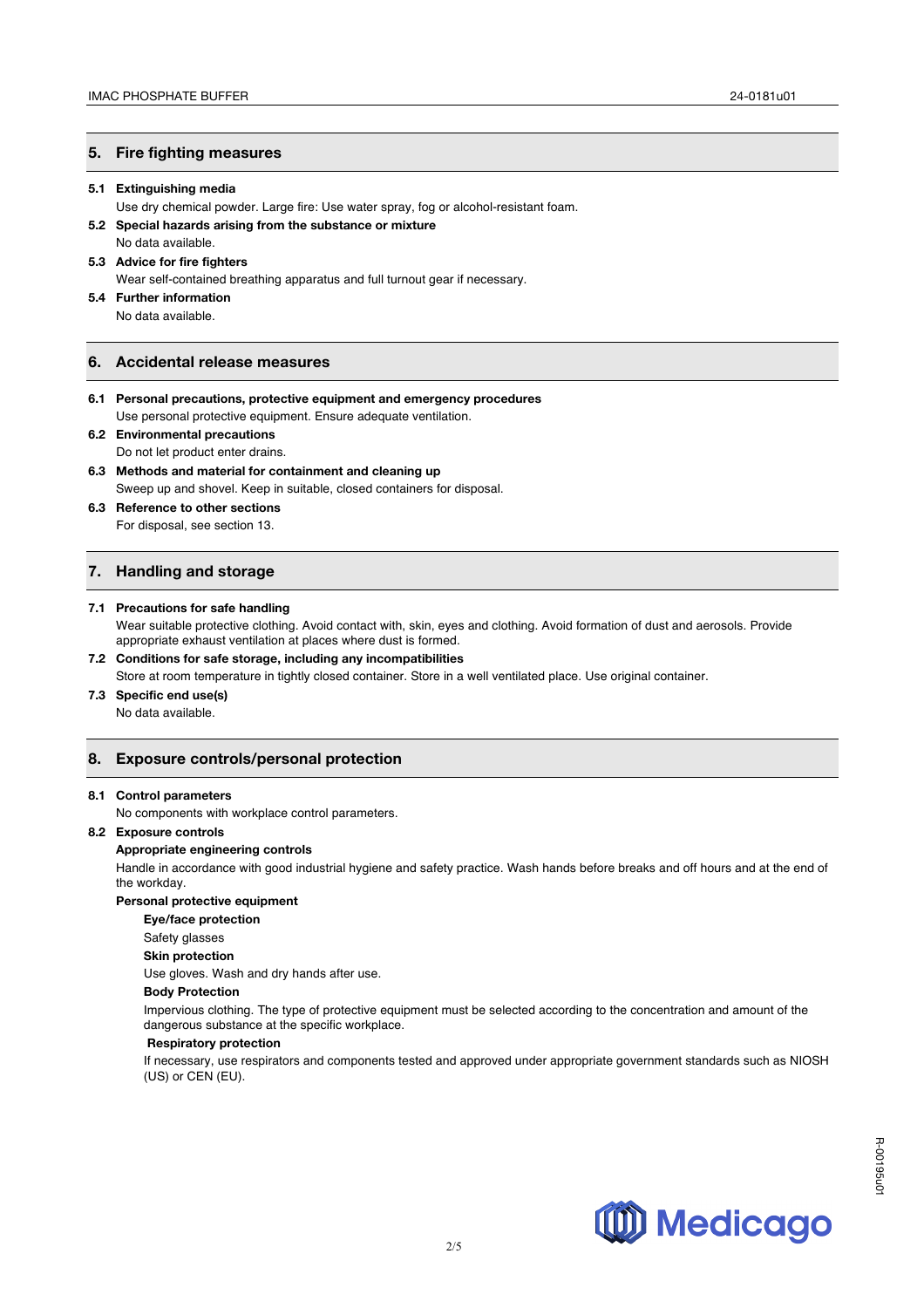## **9. Physical and chemical properties**

| 9.1 | Information on basic physical and chemical properties |                   |
|-----|-------------------------------------------------------|-------------------|
|     | Appearance                                            | Form: tablets     |
|     | Odour                                                 | no data available |
|     | Odour threshold                                       | no data available |
|     | рH                                                    | no data available |
|     | Melting point/ freezing point                         | no data available |
|     | Initial boiling point and boiling range               | no data available |
|     | Flash point                                           | no data available |
|     | Evaporation rate                                      | no data available |
|     | Flammability (Solid, gas)                             | no data available |
|     | Upper/lower flammability or explosive limits          | no data available |
|     | Vapour pressure                                       | no data available |
|     | Vapour density                                        | no data available |
|     | Relative density                                      | no data available |
|     | Water solubility                                      | soluble           |
|     | Partition coefficient: n-octanol/water                | no data available |
|     | Auto-ignition temperature                             | no data available |
|     | Decomposition temperature                             | no data available |
|     | Viscosity                                             | no data available |
|     | <b>Explosive properties</b>                           | no data available |
|     | Oxidizing properties                                  | no data available |
|     | 9.2 Other information                                 |                   |
|     | No data available                                     |                   |

## **10. Stability and Reactivity**

#### **10.1 Reactivity**

- No data available **10.2 Chemical stability**  No data available **10.3 Possibility of hazardous reactions**  No data available
- **10.3 Conditions to avoid**  No data available
- **10.5 Incompatible materials**  Strong oxidizing agents, acid anhydrides, acids
- **10.6 Hazardous decomposition products**

No data available

## **11. Toxicological information**

## **11.1 Information on toxicological effects**

#### **11.1.2 Mixtures**

**Acute toxicity** No data available **Skin corrosion/irritation** No data available **Serious eye damage/ eye irritation** No data available **Respiratory or skin sensitization** No data available **Germ cell mutagenicity** No data available **Carcinogenicity** IARC: No component of this product present at levels greater than or equal to 0.1% is identified as probable, possible or confirmed human carcinogen by IARC.

(Continued on page 4)

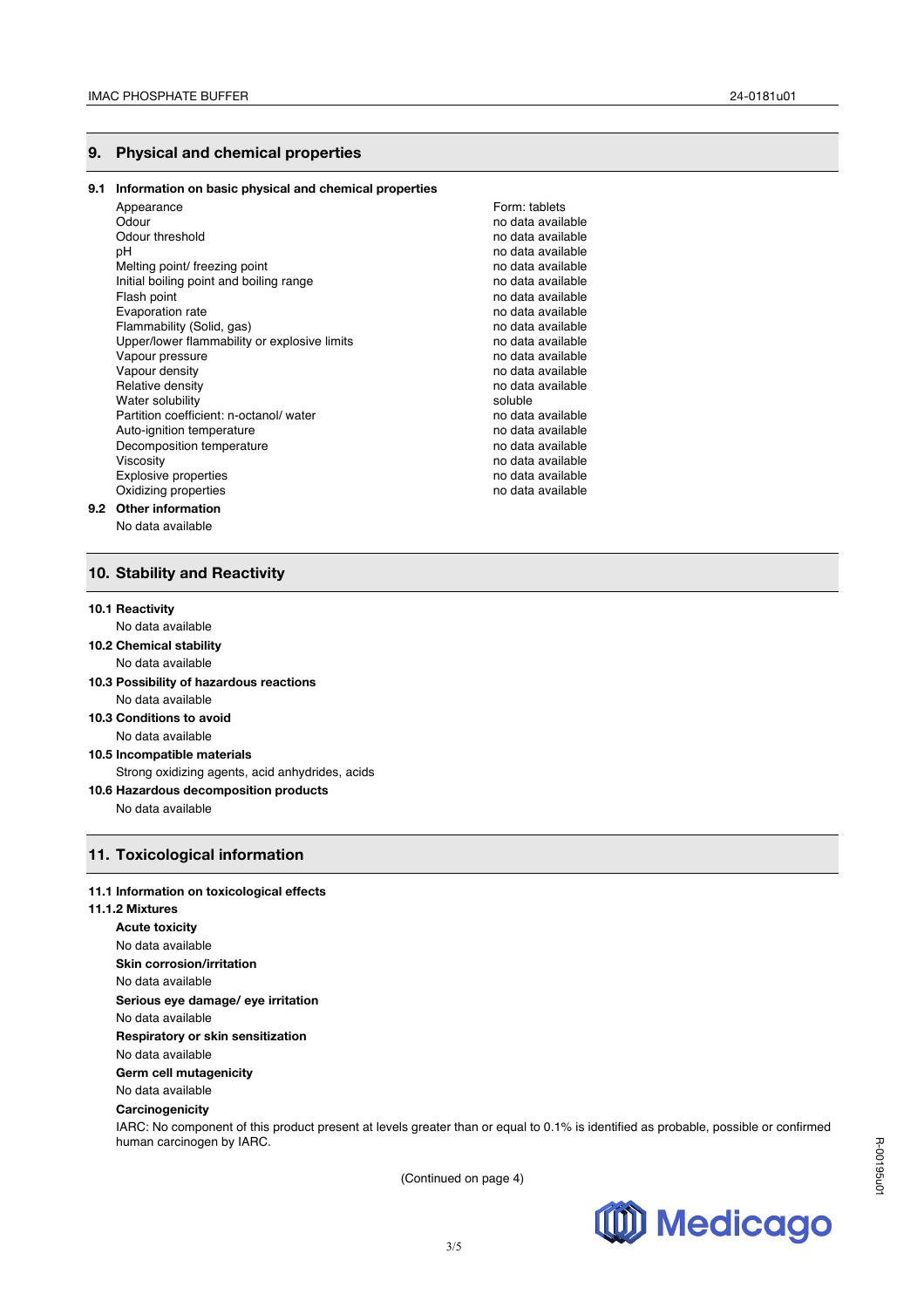**Reproductive toxicity** No data available **Specific target organ toxicity – single exposure** No data available **Specific target organ toxicity – repeated exposure** No data available **Aspiration hazard** No data available **Potential health effects**  Inhalation May be harmful if inhaled. May cause respiratory tract irritation.<br>Ingestion May be harmful if swallowed. May be harmful if swallowed. Skin May cause skin irritation.<br>
Eyes Causes eye irritation. Causes eye irritation.

## **12. Ecological information**

#### **12.1 Toxicity**

### no data available

- **12.2 Persistence and degradability** no data available
- **12.3 Bioaccumulative potential** no data available
- **12.4 Mobility in soil**
	- no data available

#### **12.5 Results of PBT and vPvB assessment** no data available

#### **12.6 Other adverse effects**

no data available

## **13. Disposal considerations**

#### **13.1 Waste treatment methods**

Waste must be disposed of in accordance with federal, state and local environmental control regulations. Offer surplus and non-recyclable solutions to a licensed disposal company.

#### **Contaminated packaging**

Dispose of as unused product

## **14. Transport information**

# **14.1 UN-number** ADR-RID, IMDG, IATA: -

- **14.2 UN proper shipping name** ADR-RID, IMDG, IATA: -
- **14.3 Transport hazard class(es)** ADR-RID, IMDG, IATA: -

## **14.4 Packaging group**

ADR-RID, IMDG, IATA: -

# **14.5 Environmental hazards**

| ADR-RID:               | no |
|------------------------|----|
| IMDG, water pollutant: | no |
| IATA:                  | no |

# **14.6 Special precautions for user**

#### No available data